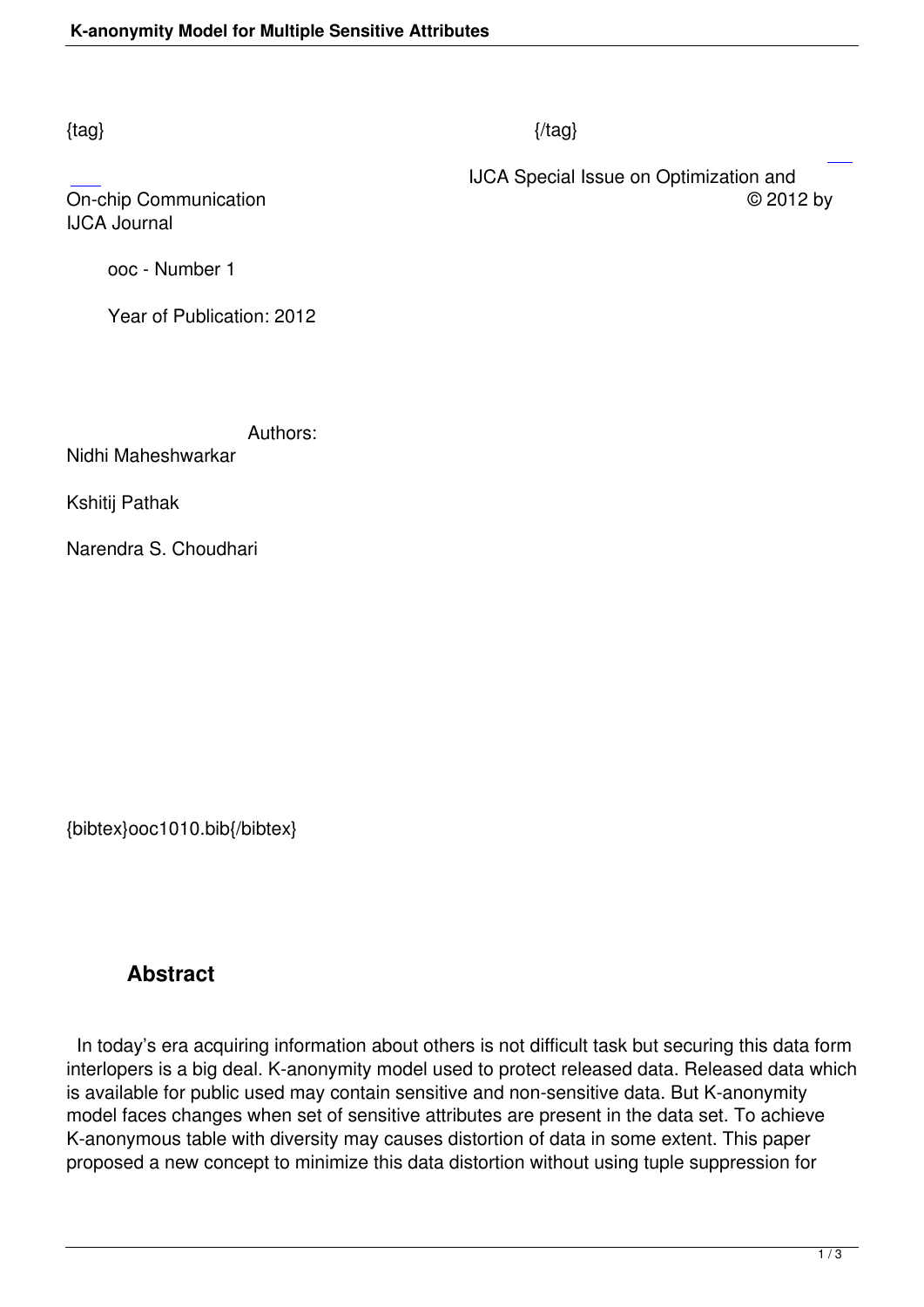M-SA K-anonymity Model.

#### **ences**

Nidhi Maheshwarkar, Kshitij Pathak, Vivekanand Chourey, "Performance Issues of Various K-anonymity Strategies", International Journal of Computer Technology and Electronics Engineering (IJCTEE), 2011, ISSN No. 2249-6343.

 - Nidhi Maheshwarkar, Kshitij Pathak, Vivekanand Chourey, "Privacy Issues for K-anonymity Model", International Journal of Engineering Research and Application, 2011, ISSN No. 2248-9622.

 - V.Ciriani , S. De Capitani di Vimercati , S. Foresti ,P. Samarati,"K-Anonymity",Springer US, Advances In Information Security (2007).

Latanya. Sweeney,"Achieving K-Anonymity privacy protection using generalization and suppression" International journal of Uncertainty,Fuzziness and Knowledge-based Systems,10(5), May 2002,571588.

Pierangela Samarati ,Latanya Sweeney,"Protecting Privacy when Disclosing Information: K-Anonymity and its enforcement through Generalization and Suppression.1998.

A. Machanavajjhala, J.Gehrke,D. Kifer, and M. Venkitasubramaniam. I-diversity: Privacy beyond k-anonymity. In Proc.22nd International Conf. Data Engg. (ICDE), page 24 , 2006.

 - Xinping Hu Zhihui Sun Yingjie Wu Wenyu Hu , Jiancheng Dong " K-Anonymity Based on Sensitive Tuples", 2009 First International Workshop on Database Technology and Applications, 978-0-7695-3604-0/09 /2009 IEEE DOI 10.1109/DBTA.2009.74 M. Young, The Technical Writer's Handbook. Mill Valley, CA: University Science, 1989.

 - Yingjie Wu, Xiaowen Ruan,Shangbin Liao, Xiaodong Wang," P-Cover K-anonymity model for Protecting Multiple Sensitive Attributes", IEEE,The 5th International Conference onComputer Science & Education Hefei, China. August 24–27, 2010. 978-1-4244-6005-2/10/2010 IEEE.

 - Rinku Dewri, Indrajit Ray, Indrakshi Ray ,Darrell Whitley," On the Optimal Selection of k in the k–Anonymity Problem".

 - G. Aggarwal, T. Feder, K. Kenthapadi, R. Motwani, R. Panigrahy, D. Thomas, and A. Zhu. k- Anonymity: Algorithms and hardness. Technical report, Stanford University, 2004.

R. J. Bayardo and R. Agrawal. Data privacy through optimal k - anonymization. In ICDE-2005, 2005

 - K. LeFevre, D. DeWitt, and R. Ramakrishnan. Incognito: Efficient fulldomain k-anonymity. In SIGMOD, 2005.

 - A. Meyerson and R. Williams. On the complexity of Optimal k anonymity. In PODS, 2004.

P. Samarati. Protecting respondents' identities in microdata release.In IEEE Transaction s on Knowledge and Data Engineering, 2001.

L. Sweeney. K-anonymity: a model for protecting privacy. International Journal on Uncertainty, Fuzziness and Knowledge-based Systems, 10(5):557–570, 2002.

S. Zhong, Z. Yang, and R. N. Wright. Privacy-enhancing kanonymization of customer data. In PODS, 2005

## **Refer**